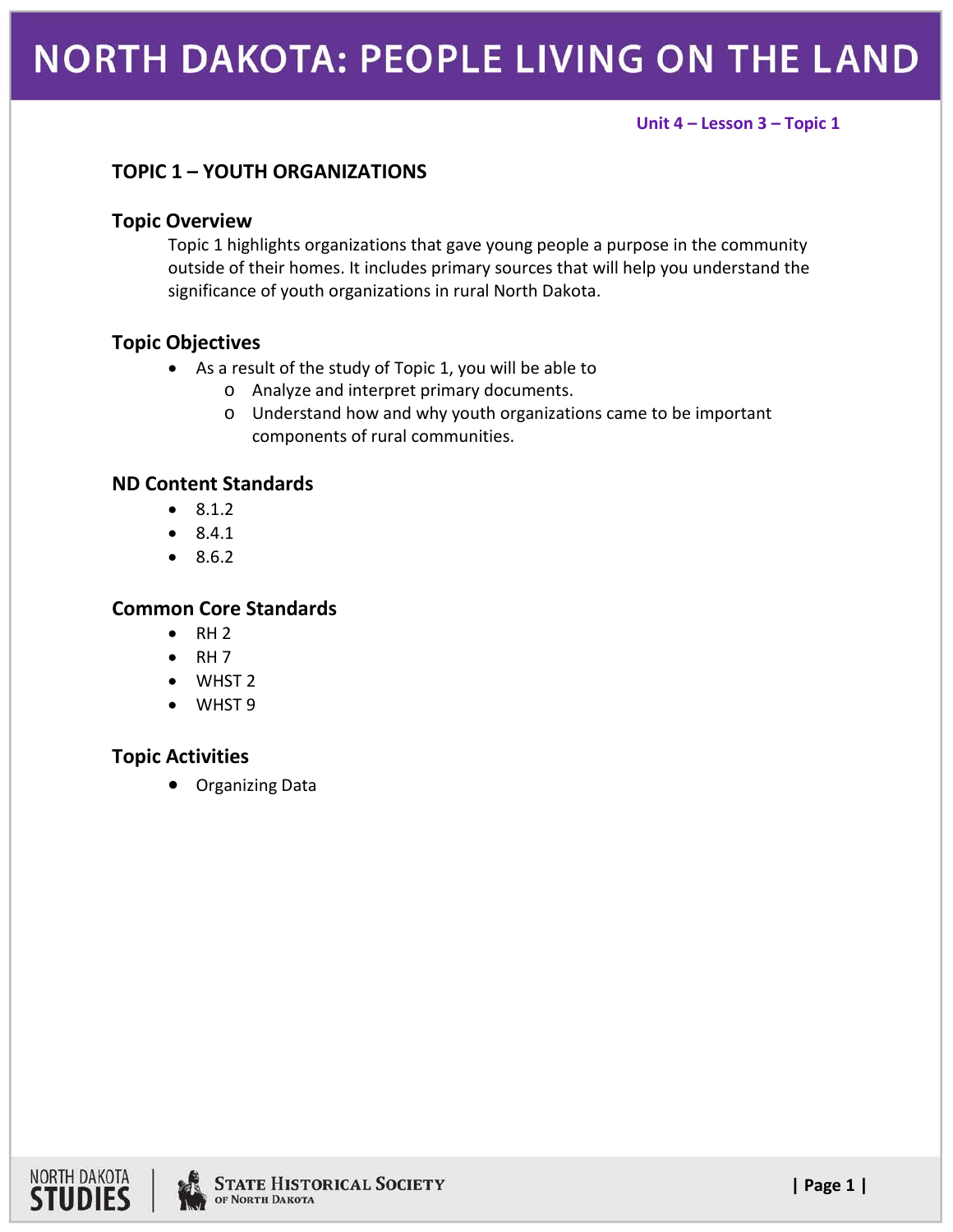# **NORTH DAKOTA: PEOPLE LIVING ON THE LAND**

#### **Unit 4 – Lesson 3 – Topic 1**

## **Organizing Data**

Youth organizations provided opportunities for young people to contribute productively in their families and communities. From your reading, complete the charts below for 4-H, YCL, and FFA.



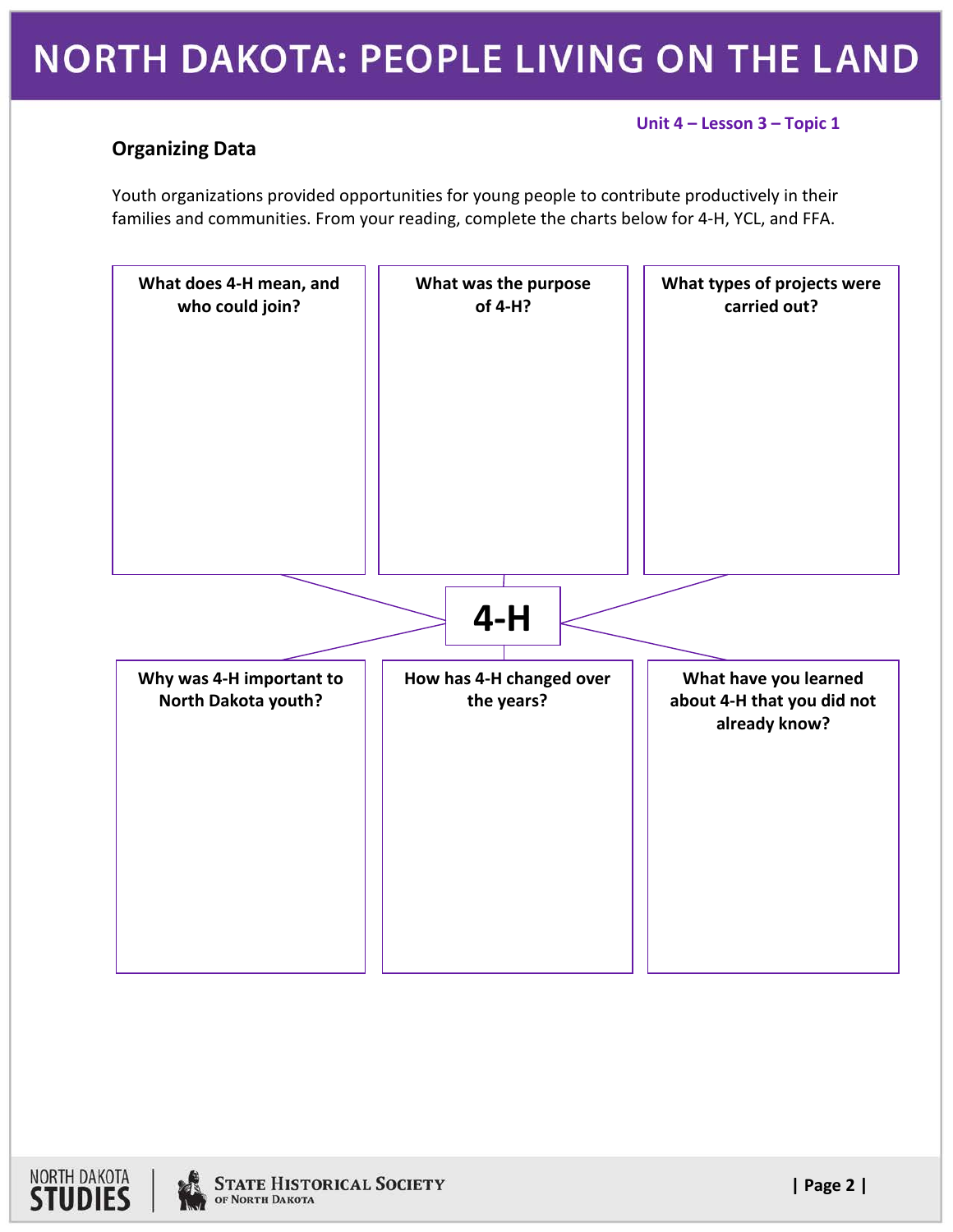# NORTH DAKOTA: PEOPLE LIVING ON THE LAND